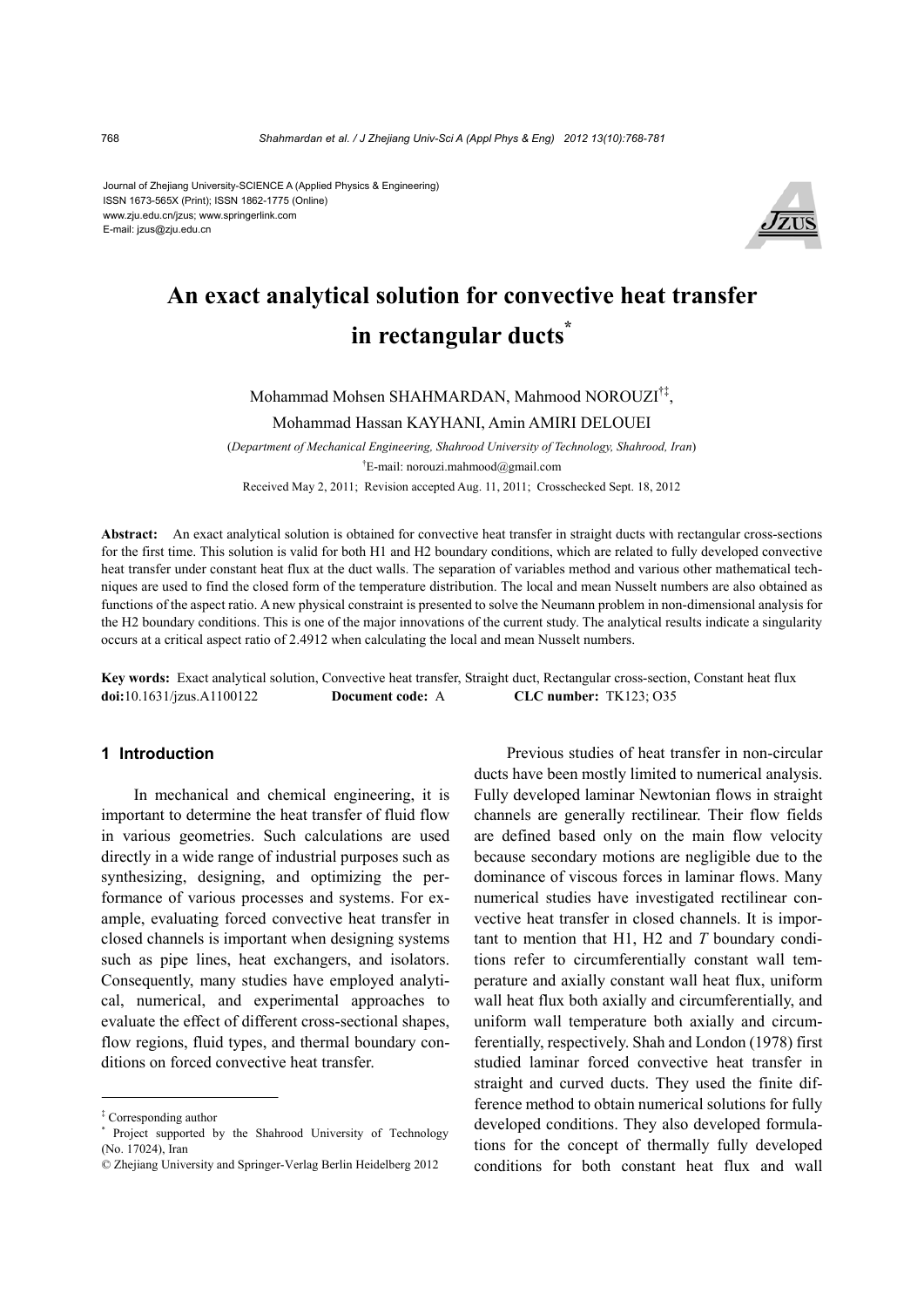temperature boundary conditions. Shah (1975) investigated the effect of the cross-sectional shape on forced convective heat transfer inside straight ducts, considering isosceles triangular, rounded corner equilateral triangular, sine, rhombic, and trapezoidal cross-sections using least squares matching. He found that rounding the corners of the cross-section slightly increases the heat transfer rate. Lyczkowski *et al*. (1982) and Montgomery and Wibulswas (1996) used the explicit finite difference method to investigate the Newtonian rectilinear forced convective heat transfer in the entry region of rectangular ducts. Since they ignored axial conduction in their calculations, they did not need to apply thermally fully developed conditions at the outlet, thereby simplifying the boundary conditions.

Fully developed turbulent Newtonian and laminar viscoelastic flows in non-circular channels are not rectilinear. Consequently, secondary flows may be generated in these flows. Such secondary flows appear as a pair of counter-rotating vortices near each corner of the cross-section. These vortices are considered to originate from the imbalance between the normal components of the Reynolds stresses in turbulent Newtonian flows and the second normal stress difference in viscoelastic flows. These vortices can be modeled numerically or the perturbation method can be used to investigate them analytically. Porter (1971) studied the general problem of convective heat transfer in a non-Newtonian fluid flow in straight channels. Norouzi *et al.* (2009) investigated the effect of corner vortices on mixed and forced convective heat transfer of viscoelastic flows in straight rectangular ducts. They found that corner vortices increase the flow mixing and the heat and mass transfer rates.

Zhang and Ebadian (1991) obtained an analytical/ numerical solution for convective heat transfer in the thermal entrance region of ducts with various cross-sections. This solution is valid for thermally developing and hydrodynamically fully developed laminar flow. Barletta *et al.* (2003) derived a numerical solution for mixed convection in a vertical rectangular duct with H2 boundary conditions. They solved the local momentum and energy balance equations in a dimensionless form by the Galerkin finite element method and showed that the aspect ratio and the ratio of the Grashof number to the Reynolds number significantly affected the heat transfer rate. Nonino *et al.* (2006) obtained a parametric numerical solution and used it to investigate the effect of the temperature dependence of the viscosity on the simultaneously developing laminar flow of a liquid in straight ducts. They showed that the temperature dependence of the viscosity cannot be neglected under constant wall temperature boundary conditions. Furthermore, Cheng (2006) and Rennie and Vijaya Raghavan (2007) investigated the effects of the temperature dependence of the viscosity on heat transfer in a horizontal cylinder with an elliptical cross-section and a double-pipe helical exchanger, respectively. Iacovides *et al.* (2003) experimentally and numerically investigated flow and heat transfer in straight ducts with square cross-sections and with ribs along two opposite walls. They found that the ribs greatly affect fully developed flow and heat transfer. In addition, similar studies have investigated heat transfer in rectangular ducts with ribs along the walls (Jaurker *et al.*, 2006; Chang *et al.*, 2007; Saha, 2010). Sayed-Ahmed and Kishk (2008) used the finite difference method to investigate laminar flow and heat transfer of Herschel-Bulkley non-Newtonian fluids in the entrance region of a rectangular duct. They considered two thermal boundary conditions (*T* and H2) and the effects of the aspect ratio, the Prandtl number, velocity, and pressure on the temperature and the Nusselt number.

Ray and Misra (2010) analyzed the thermal characteristics of fully developed laminar flow through ducts with square and triangular cross-sections with rounded corners for H1 and H2 boundary conditions. They found that H1 boundary conditions always give a higher Nusselt number than H2 boundary conditions. Zhang and Chen (2011) investigated fluid flow and convective heat transfer in a cross-corrugated triangular duct under uniform heat flux boundary conditions using the low Reynolds number *k-ɛ* model. They showed that these channels have a higher heat transfer than conventional parallel-plate ducts. Sakalis *et al.* (2002) studied developing and fully developed flow and heat transfer in straight elliptical ducts when the duct wall temperature was kept constant, and the numerical results indicated that the friction factor decreases with decreasing aspect ratio.

Many studies have investigated flow and heat transfer in curved ducts with various cross-sections (Chen *et al.*, 2003; 2004; Ma *et al.*, 2005; 2006; Zhang *et al.*, 2007; Shen *et al.*, 2008). Rosaguti *et al.* (2007) developed a new methodology for studying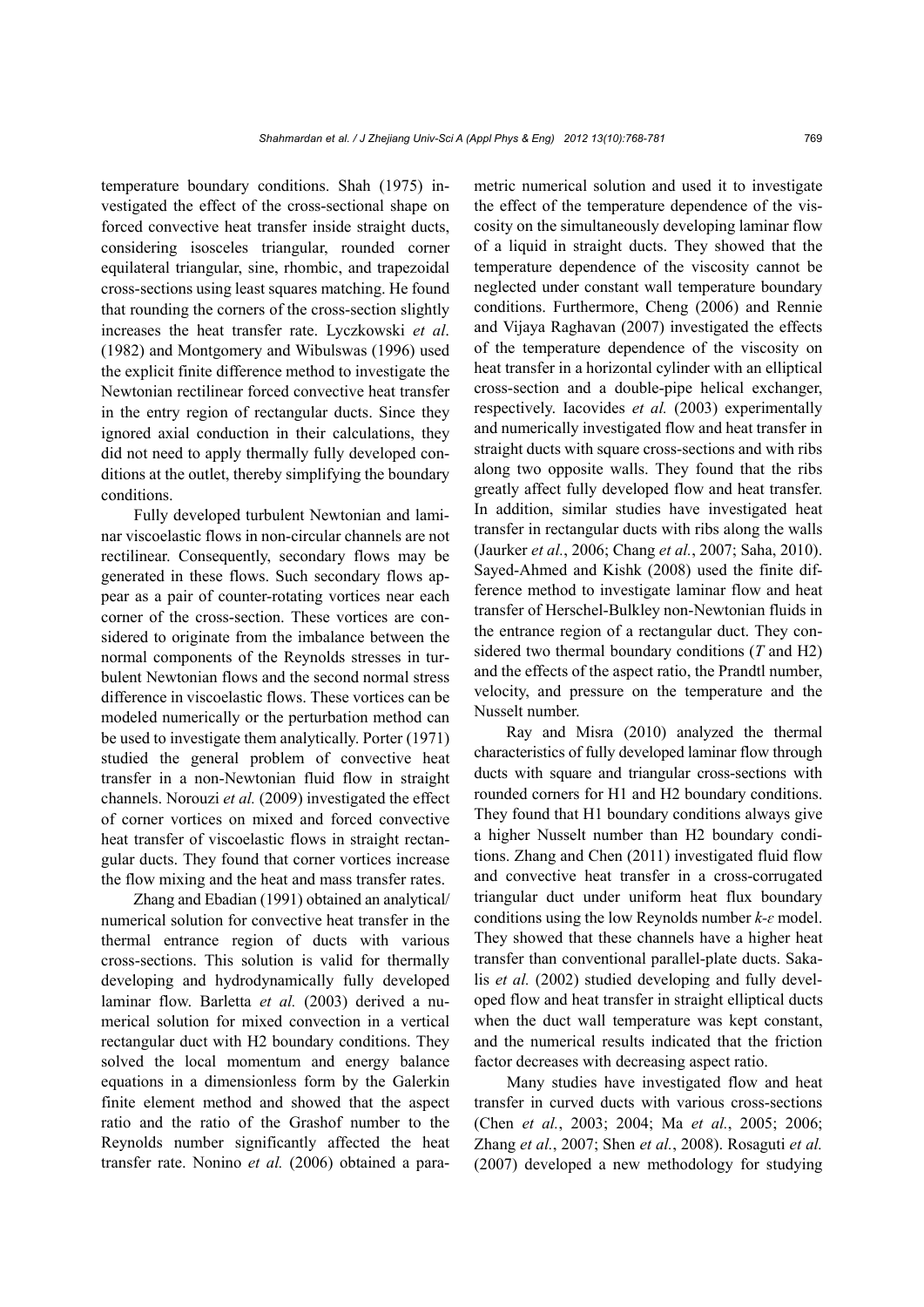laminar flow and heat transfer behavior in periodic non-straight passages using the Newton iteration. They considered H1 thermal boundary conditions in which both the axial heat flux and the peripheral temperature are constant. Kurnia *et al.* (2011) investigated the heat transfer performance of coiled non-circular ducts and compared straight and coiled ducts. They investigated three configurations (conical, helical, and in-plane spiral) and employed a figure of merit to compare their heat transfer performances with those of a straight duct. They found that coiled ducts have higher heat transfer rates but a greater pressure drop. They also showed that a coiled duct is preferable when operating in spacious conditions and when the pumping power is not constrained. Ko and Ting (2006) and Jarungthammachote (2010) investigated entropy generation in laminar forced convection in ducts. Several studies have investigated heat transfer and entropy generation for forced convection in porous-saturated ducts with rectangular cross-sections for a constant wall temperature and a uniform wall heat flux (H1) (Haji-Sheikh *et al.*, 2006; Hooman and Haji-Sheikh, 2007; Hooman *et al.*, 2007; Hooman, 2008; 2009). Bahrami *et al.* (2009) proposed an approximate model for determining the pressure drop for fully developed slip flow through microchannels with various cross-sections. They investigated how the geometrical parameters of the microchannels affected the pressure drop.

The present paper develops an exact analytical solution for laminar fully developed convective heat transfer in straight rectangular ducts. Solutions are obtained for both H1 and H2 boundary conditions for convective heat transfer with constant heat flux at the walls. Fig. 1 depicts the geometry of the problem and the thermal boundary conditions used in this study where *a* and *b* are the half lengths of the cross-sections in the *Y* and *Z* directions, respectively and *T* represents the temperature, and  $q''$  and  $T_w$  are the heat flux and wall temperature, respectively. Due to the symmetry of this problem, this study considers only one quarter of the cross-section. Exact solutions are obtained for H1 and H2 boundary conditions using the separation of variables method and various other mathematical techniques. The local and mean Nusselt numbers are also obtained for various aspect ratios from the exact solution of the temperature distributions.

The main contribution of the present study is the derivation of exact analytical solutions for H1 and H2 boundary conditions for rectangular ducts. Most previous studies of heat transfer in non-circular ducts give only numerical solutions. Analytical solutions are definitely more valuable than numerical solutions, but unfortunately it is very difficult or impossible to derive analytical solutions for complex fluids and geometries, unstable or unsteady phenomena, chaotic or turbulent flows, etc. Consequently, most previous studies have been based on numerical techniques for more realistic problems. Since the exact analytical solutions are reliable, they will be useful for validating numerical and experimental results in future studies. To the best of our knowledge, no exact analytical solution has been reported for convective heat transfer in rectangular ducts. A further innovation of the present study is that we introduce a new physical constraint for solving the Neumann problem in the non-dimensional analysis for H2 boundary conditions.



**Fig. 1 Geometry and dimensionless thermal boundary conditions of channel**

## **2 Dimensionless parameters and governing equation**

We investigate analytically steady forced convective heat transfer in a straight duct with a rectangular cross-section. The continuity, momentum and energy equations for fully developed convective heat transfer in an incompressible fluid flow are as follows (Kays *et al.*, 2005):

$$
\rho \frac{D\vec{\tilde{V}}}{D\tilde{t}} = -\nabla \vec{\tilde{p}} + \rho \vec{\tilde{g}} + \mu \nabla^2 \vec{\tilde{V}},
$$
 (1a)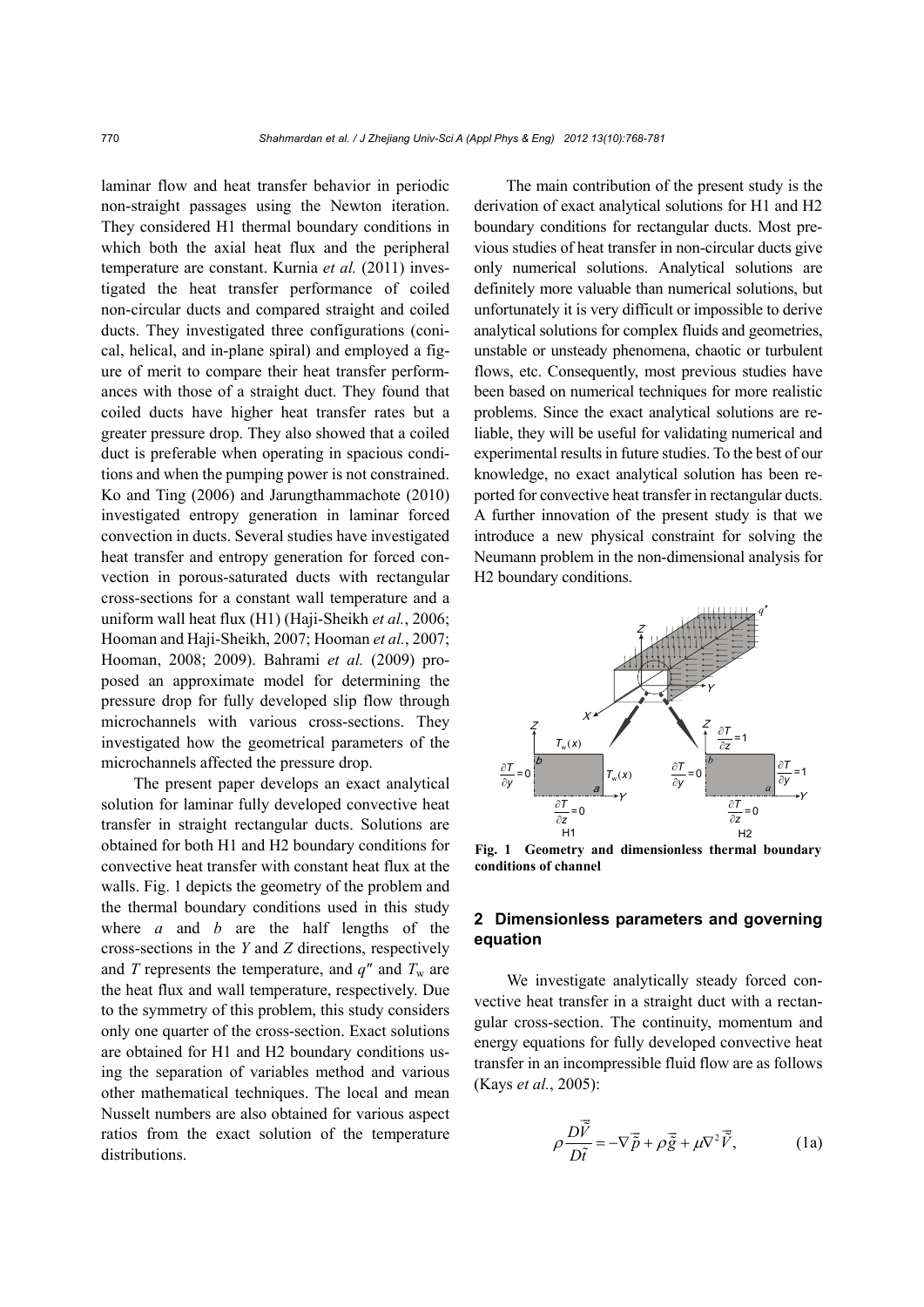$$
\rho c_{\rm p} \tilde{V} \nabla \tilde{T} = k \nabla^2 \tilde{T}, \qquad (1b)
$$

where  $\rho$ ,  $c_p$ ,  $\mu$ , and *k* are the density, specific heat capacity at constant pressure, dynamic viscosity, and thermal conductivity coefficient of the fluid, respectively;  $\tilde{V}$ ,  $\tilde{p}$ , and  $\tilde{T}$  are the velocity, pressure, and temperature of the fluid flow, respectively; and  $\tilde{t}$ represents time. We consider fully developed laminar flow and steady-state heat transfer under a constant heat flux and assuming that the physical properties remain constant. To solve this problem, we employ dimensionless analysis using the following nondimensional parameters:

$$
y = \frac{\tilde{y}}{d_h}, z = \frac{\tilde{z}}{d_h}, a = \frac{\tilde{a}}{d_h}, b = \frac{\tilde{b}}{d_h},
$$
  

$$
u = \frac{\tilde{u}}{u_b}, \alpha = \frac{k}{\rho c_p}, T = q''D_h \frac{\tilde{T} - \tilde{T}_m}{q''D_h / k},
$$
 (2)

where *y* and *z* are coordinates in a Cartesian coordinate system,  $2\tilde{a}$  and  $2\tilde{b}$  are the cross-section dimensions,  $\alpha$  is the thermal diffusivity coefficient, and  $\tilde{u}$  is the main flow velocity of the fluid flow. In addition,  $d_h$  is the hydraulic diameter,  $u_b$  is the bulk velocity, and  $\tilde{T}_{\text{m}}$  is the mean temperature of fluid flow. These parameters are defined as follows:

$$
d_{\rm h} = \frac{4\tilde{A}}{\tilde{\Gamma}},\tag{3a}
$$

$$
u_{b} = \frac{1}{\tilde{A}} \int_{A} \tilde{u} d\tilde{A},
$$
 (3b)

$$
\tilde{T}_{\rm m} = \frac{1}{\rho c_{\rm p} u_{\rm b} \tilde{A}} \int_A \rho c_{\rm p} \tilde{u} \tilde{T} d\tilde{A},\tag{3c}
$$

where  $\tilde{A}$  and  $\tilde{T}$  are the cross-sectional area and perimeter of the duct, respectively. Applying thermal energy balance to a differential control volume in the axial direction gives (Kays *et al.*, 2005):

$$
q''\tilde{\Gamma}\,d\tilde{x} = \rho \tilde{A}u_{b}c_{p}d\tilde{T}_{m} \Rightarrow \frac{d\tilde{T}_{m}}{d\tilde{x}} = \frac{q''\tilde{\Gamma}}{\rho \tilde{A}u_{b}c_{p}} = \text{cte.}
$$
 (4)

To satisfy fully developed thermal conditions, Eq. (4) becomes:

$$
\frac{\partial}{\partial \tilde{x}} \left( \frac{\tilde{T} - \tilde{T}_{\text{m}}}{q'' d_{\text{h}} / k} \right) = 0 \Longrightarrow \frac{\partial \tilde{T}}{\partial \tilde{x}} = \frac{\mathrm{d} \tilde{T}_{\text{m}}}{\mathrm{d} \tilde{x}}. \tag{5}
$$

Using Eqs. (4) and (5), and constant heat flux at the walls  $(q'' = h(\tilde{T}_{w} - \tilde{T}_{m}))$ , we have

$$
\frac{\mathrm{d}\tilde{T}}{\mathrm{d}\tilde{x}} = \frac{\partial \tilde{T}_{\rm m}}{\partial \tilde{x}} = \frac{\mathrm{d}\tilde{T}_{\rm w}}{\mathrm{d}\tilde{x}} = \frac{q''\tilde{\Gamma}}{\rho \tilde{A}u_{\rm b}c_{\rm p}} = \text{cte.}
$$
 (6)

Substituting Eqs. (2) and (6) into Eq. (1b) and setting the transverse velocity components to zero (since we are considering fully developed rectilinear flow), we obtain the following dimensionless form of the heat transfer equation:

$$
\frac{\partial^2 T}{\partial y^2} + \frac{\partial^2 T}{\partial z^2} = 4u(y, z). \tag{7}
$$

Using Eq. (1a), the main velocity of rectilinear flow in a duct with a rectangular cross-section is as follows (White, 1991):

$$
\tilde{u}(\tilde{y}, \tilde{z}) = \frac{16\tilde{a}^2}{\mu \pi^3} \left( -\frac{d\tilde{p}}{d\tilde{x}} \right) \times
$$
\n
$$
\sum_{n=1,3,5,...}^{\infty} (-1)^{\frac{n-1}{2}} \left[ 1 - \frac{\cosh\left(\frac{n\pi \tilde{z}}{2\tilde{a}}\right)}{\cosh\left(\frac{n\pi \tilde{b}}{2\tilde{a}}\right)} \right] \frac{\cos\left(\frac{n\pi \tilde{y}}{2\tilde{a}}\right)}{n^3}.
$$
\n(8a)

Here,  $u$  is the dimensionless main flow velocity, which is obtained using Eqs. (2) and (3b):

$$
u(y, z) = \frac{\pi}{2\kappa} \times \sum_{n=1,3,5,\dots}^{\infty} (-1)^{\frac{n-1}{2}} \left[ 1 - \frac{\cosh\left(\frac{n\pi z}{2a}\right)}{\cosh\left(\frac{n\pi b}{2a}\right)} \right] \frac{\cos\left(\frac{n\pi y}{2a}\right)}{n^3}, \quad (8b)
$$

where  $\kappa$  is a constant given by

$$
\kappa = \sum_{n=1,3,5,\dots}^{\infty} \frac{1}{n^4} \left[ 1 - \frac{2a}{n\pi b} \tanh\left(\frac{n\pi b}{2a}\right) \right].
$$
 (9)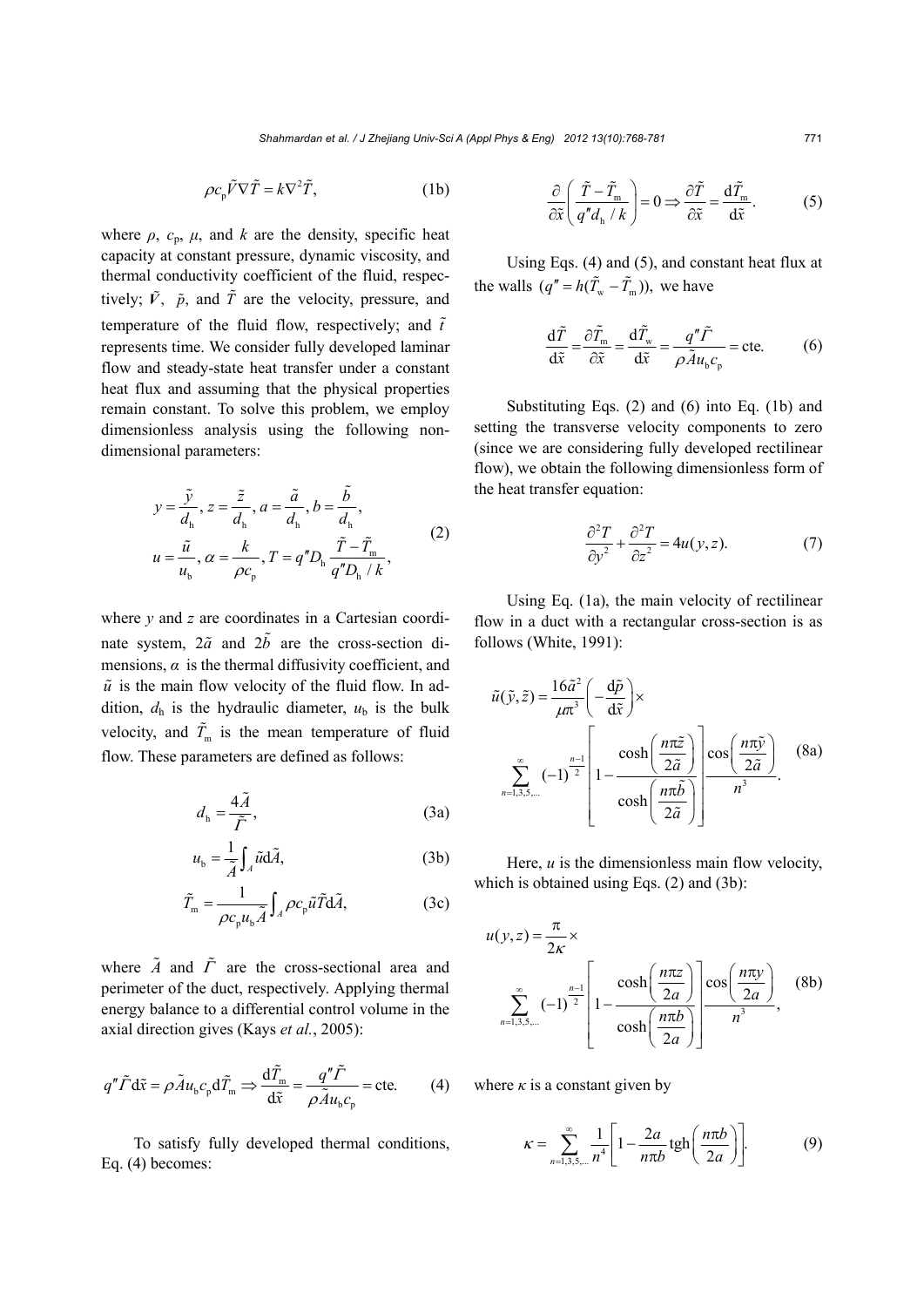According to Fig. 1, the thermal boundary conditions for a quarter of the cross-section (which we consider due to the symmetry of the problem) are

for 
$$
\tilde{y} = 0
$$
,  $\frac{\partial \tilde{T}}{\partial \tilde{y}} = 0$ , (10a)

for 
$$
\tilde{y} = \tilde{a}
$$
,  $k \frac{\partial \tilde{T}}{\partial \tilde{y}} = q''$ , (10b)

for 
$$
\tilde{z} = 0
$$
,  $\frac{\partial \tilde{T}}{\partial \tilde{z}} = 0$ , (10c)

for 
$$
\tilde{z} = \tilde{b}
$$
,  $k \frac{\partial \tilde{T}}{\partial \tilde{z}} = q''$ . (10d)

According to Eq. (2), the dimensionless form of Eq. (10) is

for 
$$
y = 0
$$
,  $\frac{\partial T}{\partial y} = 0$ , (11a)

for 
$$
y = a
$$
,  $\frac{\partial T}{\partial y} = 1$ , (11b)

for 
$$
z = 0
$$
,  $\frac{\partial T}{\partial z} = 0$ , (11c)

for 
$$
z = b
$$
,  $\frac{\partial T}{\partial z} = 1$ . (11d)

#### **3 Exact solutions**

#### **3.1 Peripherally constant surface temperature**

According to Eq. (11), the physical boundary conditions for constant heat flux at walls consist of a pair of homogenous and non-homogenous Neumann conditions. However, it is not possible to determine a unique solution for any differential equation using only the Neumann conditions. The prescribed wall temperature (as a Dirichlet condition) for a constant heat flux boundary condition can be used to solve the Neumann problem when solving the governing equation. By this method, the wall temperature is usually assumed to be constant in any cross-section, but is assumed to vary between different cross-sections. This assumption is exactly valid for axisymmetric problems such as convective heat transfer in straight circular or annular pipes, which have concentric isothermal lines in cross-section. However, for nonaxisymmetric flows (e.g., flows in non-circular

straight ducts, and in curved or coiled pipes/ducts), this assumption causes errors when calculating the temperature distribution for convective heat transfer under constant heat flux at the walls.

In this section, we present an exact solution based on this assumption, which we refer to as the H1 solution. In the next section, we obtain the other exact solution without any simplification, which we refer to as the H2 solution.

To find the H1 solution, the wall temperature is assumed to be constant and the relation  $T=T_w$ =cte is used instead of Eqs. (11b) and (11d). Here, we define the parameter  $\theta = T - T_w$  to homogenize the boundary conditions. Therefore, the governing equation and the boundary conditions for the H1 case are given by

$$
\frac{\partial^2 \theta}{\partial y^2} + \frac{\partial^2 \theta}{\partial z^2} = 4u(y, z),\tag{12a}
$$

for 
$$
y = 0
$$
,  $\frac{\partial \theta}{\partial y} = 0$ , (12b)

for 
$$
y = a
$$
,  $\theta = 0$ , (12c)

for 
$$
z = 0
$$
,  $\frac{\partial \theta}{\partial z} = 0$ , (12d)

for 
$$
z = b
$$
,  $\theta = 0$ . (12e)

Here, Eq. (12a) is solved using separation of variables (Myint-U and Debnath, 2007):

$$
\theta(y, z) = Y(y)Z(z). \tag{13a}
$$

By substituting Eq. (13a) into the homogenous form of Eq. (12a), we have

$$
\frac{d^2Y}{dy^2} = -\frac{d^2Z}{dz^2} = -\lambda_n^2,
$$
 (13b)

where  $\lambda_n$  is the eigenvalue of the problem.

The following ordinary differential equations are obtained from Eq. (13b):

$$
Y''(y) + \lambda_n^2 Y(y) = 0,
$$
 (14a)

$$
Z''(z) - \lambda_n^2 Z(z) = 0.
$$
 (14b)

According to Eqs.  $(12b)$ – $(12e)$ , the boundary conditions of Eqs. (14a) and (14b) can be expressed as follows: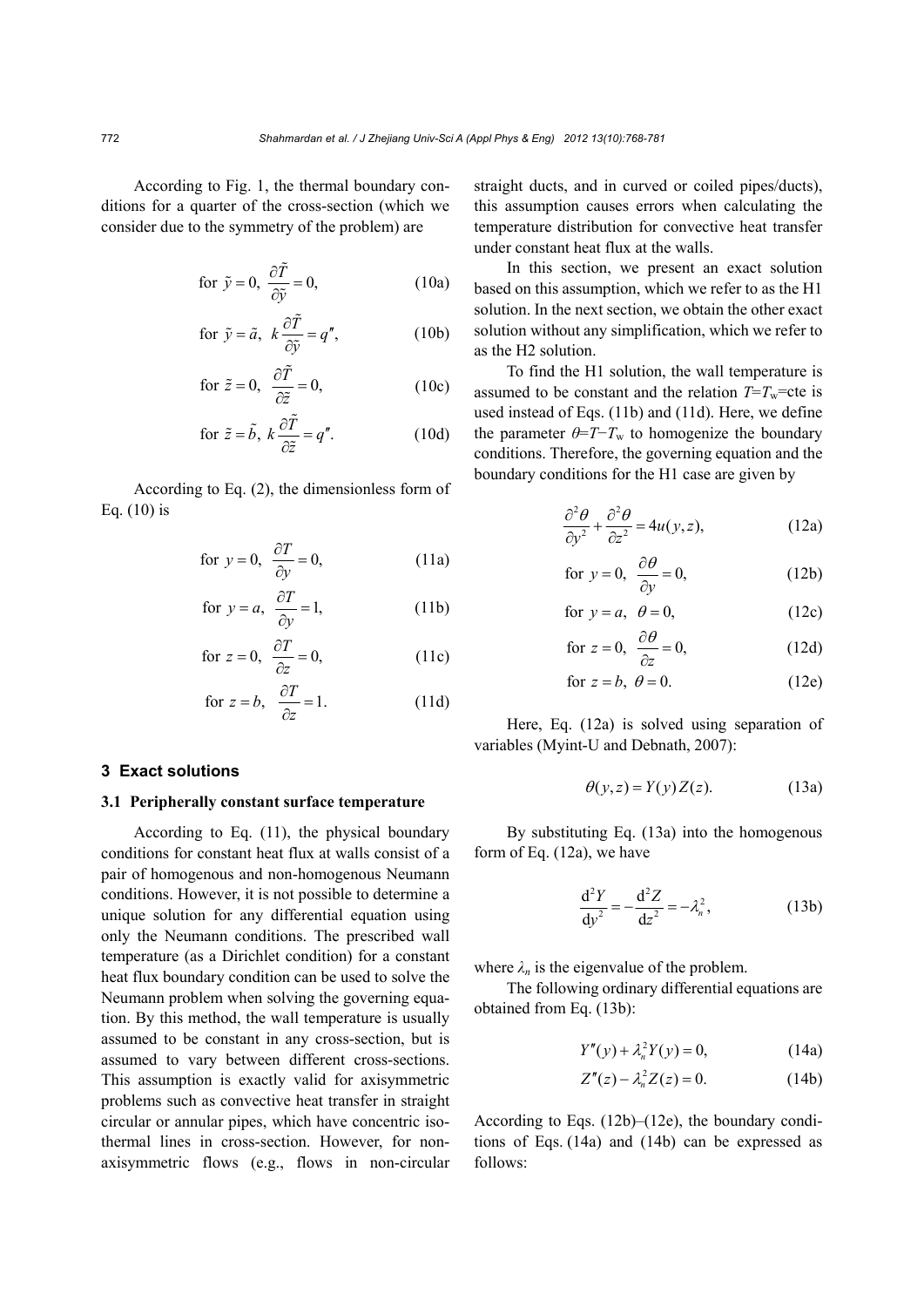$$
Y'(0) = 0 \text{ and } Y(a) = 0,
$$
 (15a)  

$$
Z'(0) = 0 \text{ and } Z(b) = 0
$$
 (15b)

$$
Z'(0) = 0 \text{ and } Z(b) = 0. \tag{15b}
$$

The solution of Eq. (14a) for the boundary conditions given by Eq. (15a) is

$$
Y(y) = C \cos\left(\frac{n\pi y}{2a}\right), n = 1, 3, 5, \dots \tag{16}
$$

where *C* is an arbitrary constant coefficient. This relation introduces the eigenfunction  $\theta(y,z)$  that has eigenvalues equal to  $\lambda_n = n\pi/(2a)$ , where *n* is a positive odd number. Therefore, the general solution of Eq. (12a) is

$$
\theta(y,z) = \sum_{n=1,3,5,\dots}^{\infty} Z_n(z) \cos\left(\frac{n\pi y}{2a}\right).
$$
 (17)

Substituting the above relation into Eq. (12a) gives the following ordinary differential equation:

$$
Z_n''(z) - \left(\frac{n\pi}{2a}\right)^2 Z_n(z) =
$$
  

$$
\frac{2\pi}{\kappa n^3} (-1)^{\frac{n-1}{2}} \left[1 - \frac{\cosh\left(\frac{n\pi z}{2a}\right)}{\cosh\left(\frac{n\pi b}{2a}\right)}\right].
$$
 (18)

The solution of the above equation for the boundary conditions given by Eq. (15b) is

$$
Z_n(z) = \frac{\pi(-1)^{\frac{n-1}{2}}}{4\kappa n^3 \lambda_n^2 \cosh(\lambda_n b)} \times \left\{ 1 + 2\lambda_n z + \frac{1}{e^{2\lambda_n b} + 1} \left( 1 + (4\lambda_n b - 3) e^{2\lambda_n b} \right) \right. \left. (19) \left. -4\lambda_n b + 16 \cosh(\lambda_n b) e^{\lambda_n b} \right) e^{-\lambda_n z} \n+ (1 - 4 \cosh(\lambda_n b)) \left( 1 + e^{\lambda_n z} \right) - 2\lambda_n z e^{2\lambda_n z} \right\}.
$$

By substituting Eq. (19) into Eq. (17), the temperature distribution for the H1 boundary conditions is obtained:

$$
\theta(y,z) = \sum_{n=1,3,5,...}^{\infty} \frac{\pi(-1)^{\frac{n-1}{2}}}{4\kappa n^3 \lambda_n^2 \cosh(\lambda_n b)} \times \left\{ 1 + 2\lambda_n z + \frac{e^{-\lambda_n z}}{(e^{2\lambda_n b} + 1)} \left( 1 + (4\lambda_n b - 3)e^{2\lambda_n b} - 4\lambda_n b + 16 \cosh(\lambda_n b)e^{\lambda_n b} \right) + (1 - 4 \cosh(\lambda_n b))(1 + e^{\lambda_n z}) - 2\lambda_n z e^{2\lambda_n z} \right\} \cos(\lambda_n y).
$$
\n(20)

The convection coefficient can be found using the following relation:

$$
h = \frac{q''}{\tilde{T}_{\rm w} - \tilde{T}_{\rm m}} = \frac{q''}{-\tilde{\theta}_{\rm m}}.\tag{21}
$$

Therefore, the Nusselt number for H1 boundary conditions is calculated using the following relation:

$$
Nu = -\frac{1}{\theta_{\text{m}}} = -\frac{1}{\frac{1}{u_{\text{b}}A} \int_{A} u\theta \, \text{d}A}.
$$
 (22)

#### **3.2 Peripherally constant heat flux**

As mentioned above, the H2 solution refers to the solution of convective heat transfer of fluid flow for a constant heat flux obtained without making any simplifying assumptions about the wall temperature. The Neumann condition ensures that it is not possible to find a unique solution for this problem due to the temperature distribution having an unknown constant. This constant can be determined by applying a physical constraint such as the temperature at one point on the wall or in the flow field (Shah, 1975). Here, we employ another physical constraint that is suitable for solving the non-dimensional form of the heat transfer equation. By taking the product of the main flow velocity  $(u(y,z))$  and the non-dimensional temperature (Eq. (2)), and integrating it over the cross-section, we can obtain

$$
\int_{A} uT dA = 0. \tag{23}
$$

All the parameters in the above constraint are dimensionless. This physical constraint represents the main innovation of the current investigation. It could be generalized to convective heat transfer for fluid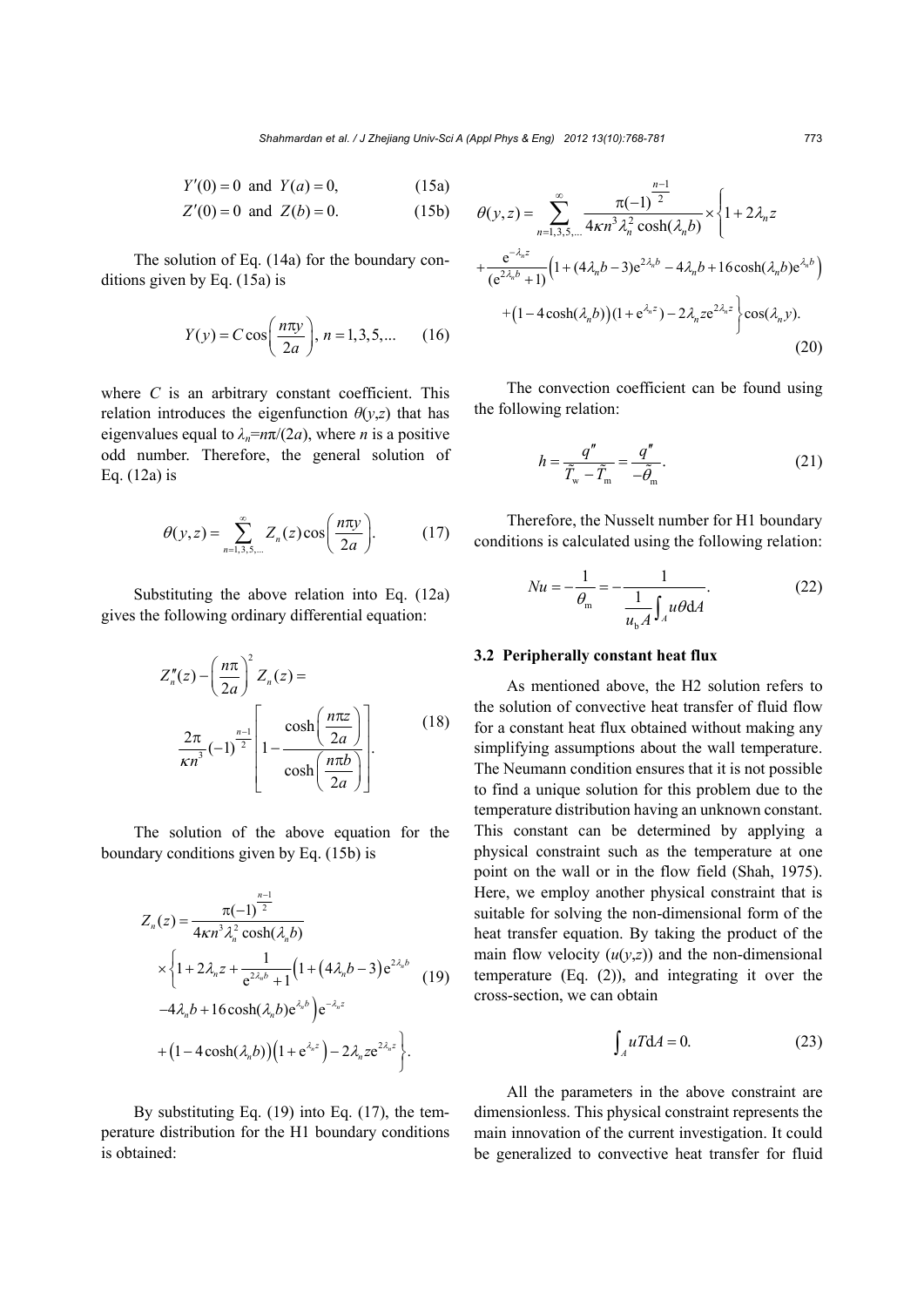flow in other closed channels, such as curved and coiled ducts, fin tubes, and ribbed channels.

To find the H2 solution for the energy equation (Eq. (7)), it is necessary to homogenize the relevant boundary conditions (Eq. (11)). Consequently, the parameter *θ* should be defined as follows:

$$
\theta(y, z) = T(y, z) - \frac{y^2}{2a} - \frac{z^2}{2b}.
$$
 (24)

By substituting the above equation into Eqs. (7) and (11), the following partial differential equation and homogeneous boundary conditions are obtained:

$$
\frac{\partial^2 \theta}{\partial y^2} + \frac{\partial^2 \theta}{\partial z^2} = 4(u-1),\tag{25a}
$$

for 
$$
y = 0
$$
,  $\frac{\partial \theta}{\partial y} = 0$ , (25b)

for 
$$
y = a
$$
,  $\frac{\partial \theta}{\partial y} = 0$ , (25c)

for 
$$
z = 0
$$
,  $\frac{\partial \theta}{\partial z} = 0$ , (25d)

for 
$$
z = b
$$
,  $\frac{\partial \theta}{\partial z} = 0$ . (25e)

To solve Eq. (25a), it is necessary to find the eigenfunction of this problem. It can be determined by solving the homogeneous form of Eq. (25a) (Myint-U and Debnath, 2007). Therefore, by substituting the separated-variable form of the solution  $(\theta(y,z)=Y(y)Z(z))$  into the homogeneous form of Eq. (25a) (Laplace equation), we have

$$
Y''(y) + \lambda^2 Y(y) = 0,
$$
 (26a)

$$
Z''(z) - \lambda^2 Z(z) = 0.
$$
 (26b)

According to Eqs. (25b)–(25e), the boundary conditions of Eqs. (26a) and (26b) should be

$$
Y'(0) = 0 \text{ and } Y'(a) = 0,
$$
 (27a)

$$
Z'(0) = 0 \text{ and } Z'(b) = 0. \tag{27a}
$$

Solving Eq. (26a) by applying the boundary conditions given in Eq. (27a), the eigenfunction for this problem is obtained as follows:

$$
Y_m = \cos\left(\frac{m\pi}{L}\right), \, m = 0, 1, 2, \dots \tag{28}
$$

Therefore, the solution of Eq. (25a) should be

$$
\theta(y, z) = Z_0(z) + \sum_{m=1,2,...}^{\infty} Z_m(z) \cos\left(\frac{m\pi y}{a}\right).
$$
 (29)

Substituting Eq. (29) into Eq. (25a) gives the following ordinary differential equation for *Z*(*z*):

$$
Z_0''(z) + \sum_{m=1,2,...}^{\infty} \left[ Z_m''(z) - \left( \frac{m\pi}{a} \right)^2 Z_m(z) \right] \times \cos\left( \frac{m\pi y}{a} \right)
$$
  
= 4(u(y, z) - 1). (30)

From the Fourier series expansion, we obtain the following relation for the zeroth-order term of this series:

$$
Z_0'' = \frac{1}{a} \int_0^a \Big[ 4(u(y, z) - 1) \Big] dy.
$$
 (31)

Integrating this expression twice, we obtain

$$
Z_0 = \frac{4}{\kappa} \sum_{n=1,3,5,\dots}^{\infty} \frac{1}{n^4} \left[ \frac{z^2}{2} - \left( \frac{2a}{n\pi} \right)^2 \frac{\cosh\left( \frac{n\pi z}{2a} \right)}{\cosh\left( \frac{n\pi b}{2a} \right)} \right]
$$
(32)  
-2z<sup>2</sup> + c<sub>1</sub>z + c<sub>2</sub>.

The factor  $\left[ Z_m''(z) - (m\pi / a)^2 Z_m(z) \right]$  in Eq. (30) is the cosine coefficient of the Fourier series. It can be obtained from the following equation:

$$
Z_{m}''(z) - \left(\frac{m\pi}{a}\right)^{2} Z_{m}(z)
$$
  
=  $\frac{2}{a} \int_{0}^{a} \left[4(u(y, z) - 1)\right] \cos\left(\frac{m\pi y}{a}\right) dy$  (33)  
=  $\frac{4}{\kappa} \sum_{n=1,3,5,...}^{\infty} \frac{1}{n^{3}} \gamma_{nm} \left[1 - \frac{\cosh\left(\frac{n\pi z}{2a}\right)}{\cosh\left(\frac{n\pi b}{2a}\right)}\right],$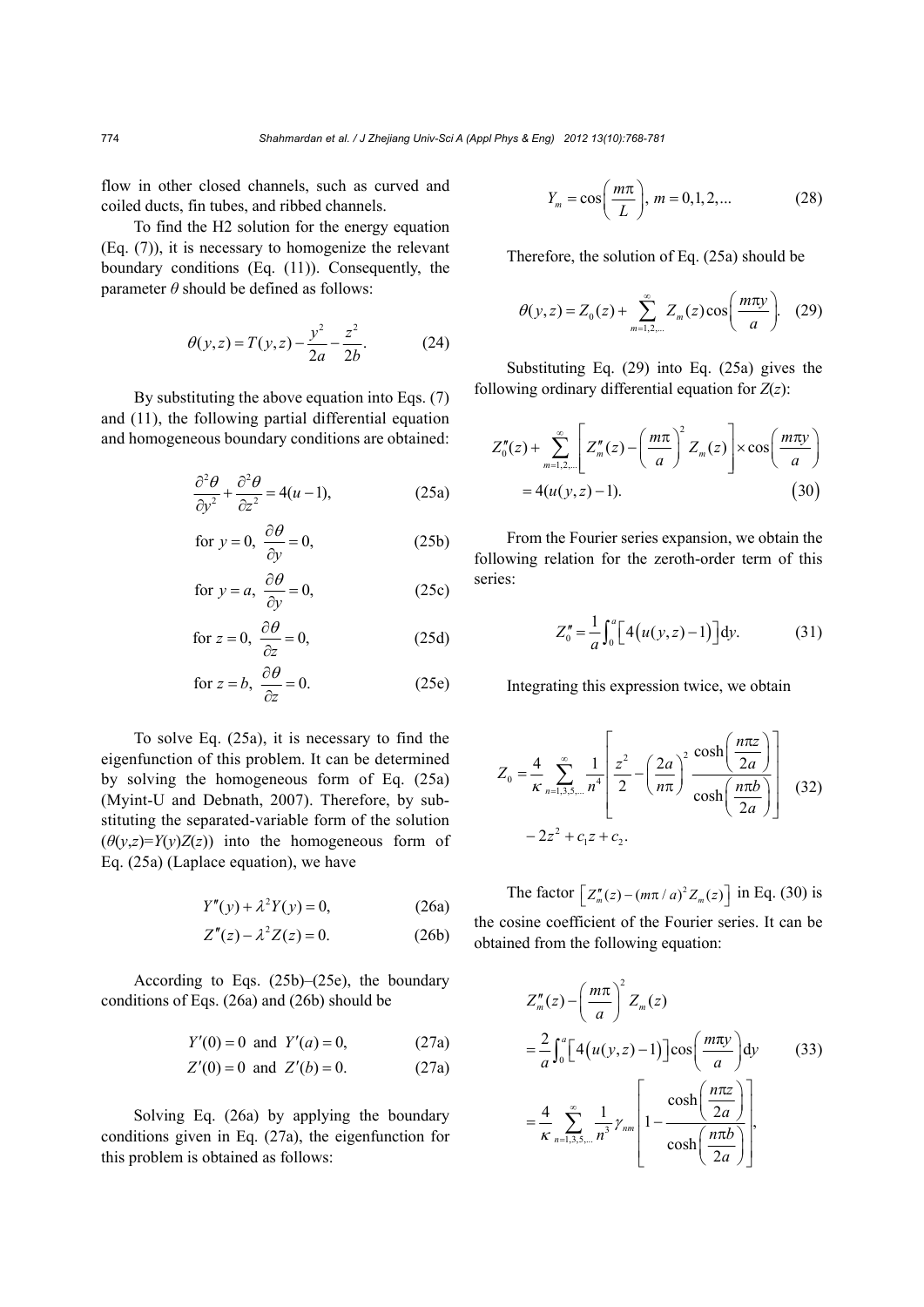where *γnm* is

$$
\gamma_{nm} = \frac{(-1)^{n+m-1}}{n+2m} + \frac{(-1)^{n-m-1}}{n-2m}.\tag{34}
$$

The particular solution of Eq. (33) is

$$
Z_{m_p} = \sum_{n=1,3,5,\dots}^{\infty} \left[ a_n + b_n \cosh\left(\frac{n\pi z}{2a}\right) \right].
$$
 (35)

Substituting this solution into Eq. (33) yields the coefficients  $a_n$  and  $b_n$ :

$$
a_n = \frac{4}{\kappa n^3} \frac{-1}{\left(\frac{m\pi}{a}\right)^2} \gamma_{nm},
$$
 (36a)

$$
b_n = \frac{4}{\kappa n^3} \frac{-1}{\left[ \left( \frac{n\pi}{2a} \right)^2 - \left( \frac{m\pi}{a} \right)^2 \right]} \frac{1}{\cosh \left( \frac{n\pi b}{2a} \right)} \gamma_{nm}.
$$
 (36b)

The homogenous solution of Eq. (33) is given by

$$
Z_{m_h} = c_m \sinh\left(\frac{m\pi z}{a}\right) + d_m \cosh\left(\frac{m\pi z}{a}\right),\qquad(37)
$$

where  $c_m$  and  $d_m$  are unknown coefficients. Finally, the main solution,  $Z_m(z)$  is

$$
Z_m(z) = Z_{m_h}(z) + Z_{m_p}(z). \tag{38}
$$

The term  $\theta(y,z)$  is obtained by substituting Eqs. (32) and (38) into Eq. (29). To determine the remaining constants, the boundary conditions in the *z* direction (Eqs. (25d) and (25e)) are applied to the modified temperature distribution  $(\theta(y,z))$ :

$$
c_{1} + \sum_{m=1,2,...}^{\infty} c_{m} \left(\frac{m\pi}{a}\right) \cos\left(\frac{m\pi y}{a}\right) = 0 \Rightarrow c_{1} = c_{m} = 0, (39a)
$$
  

$$
\sum_{m=1,2,...}^{\infty} \left[ d_{m} \left(\frac{m\pi}{a}\right) \sinh\left(\frac{m\pi b}{a}\right) + \sum_{n=1,3,...}^{\infty} b_{n} \left(\frac{n\pi}{2a}\right) \sinh\left(\frac{n\pi b}{2a}\right) \right]
$$

$$
\times \cos\left(\frac{m\pi y}{a}\right) = 0
$$

$$
\Rightarrow d_{m} = \frac{a}{m\pi} \frac{-1}{\sinh\left(\frac{m\pi b}{a}\right)} \sum_{n=1,3,...}^{\infty} b_{n} \left(\frac{n\pi}{2a}\right) \sinh\left(\frac{n\pi b}{2a}\right).
$$
(39b)

Finally,  $T(y,z)$  is obtained using  $\theta(y,z)$  and Eq. (24):

$$
T(y,z) = c_2 + \frac{y^2}{2a} + \frac{z^2}{2b} - 2z^2
$$
  
+ 
$$
\frac{4}{\kappa} \sum_{n=1,3,5,\dots}^{\infty} \frac{1}{n^4} \left[ \frac{z^2}{2} - \left( \frac{2a}{n\pi} \right)^2 \frac{\cosh\left(\frac{n\pi z}{2a}\right)}{\cosh\left(\frac{n\pi b}{2a}\right)} \right]
$$
  
+ 
$$
\sum_{m=1,2,\dots}^{\infty} \left[ d_m \cosh\left(\frac{m\pi z}{a}\right) + \sum_{n=1,3,5,\dots}^{\infty} \left[ a_n + b_n \cosh\left(\frac{n\pi z}{2a}\right) \right] \right] \cos\left(\frac{m\pi y}{a}\right),
$$
(40)

where  $c_2$  is the only unknown constant and can be obtained by applying a physical constraint (Eq. (23)). This constant is obtained by substituting Eqs. (8b) and (40) into Eq. (23), and calculating the resulting integral. It is listed in Table 1 for some typical aspect ratios. Table 1 shows that  $c_2$  increases rapidly with increasing aspect ratio. Therefore, the dimensionless temperature distribution for the H2 boundary conditions (Eq.  $(40)$ ) can be calculated from constant  $c_2$ . Here, the local convection coefficient is obtained by applying the energy balance at the walls,

$$
h = \frac{k \frac{\partial \tilde{T}}{\partial \tilde{n}}}{\tilde{T}_{\text{w}} - \tilde{T}_{\text{m}}}.
$$
\n(41)

The local Nusselt number is determined from Eqs. (2) and (41):

$$
Nu = 1/T_w. \tag{42}
$$

The peripherally mean the Nusselt number is defined as the average of the local Nusselt numbers on the perimeter of the cross-section (Bejan, 2004):

$$
\overline{Nu} = \frac{1}{p} \int_{p} Nu \, dl,
$$
\n(43)

| a/b  | $\mathcal{C}_{2}$ | a/b | c <sub>2</sub> |
|------|-------------------|-----|----------------|
|      | 0.2532            |     | 335.7524       |
| 1.43 | 1.1555            | 8   | 551.6134       |
|      | 3.8382            | 10  | 1275.0440      |
| 2    | 15.8311           | 12  | 2545.9509      |
|      | 43.8393           | 15  | 5978.9989      |
|      | 190.2218          | 30  | 88233.6340     |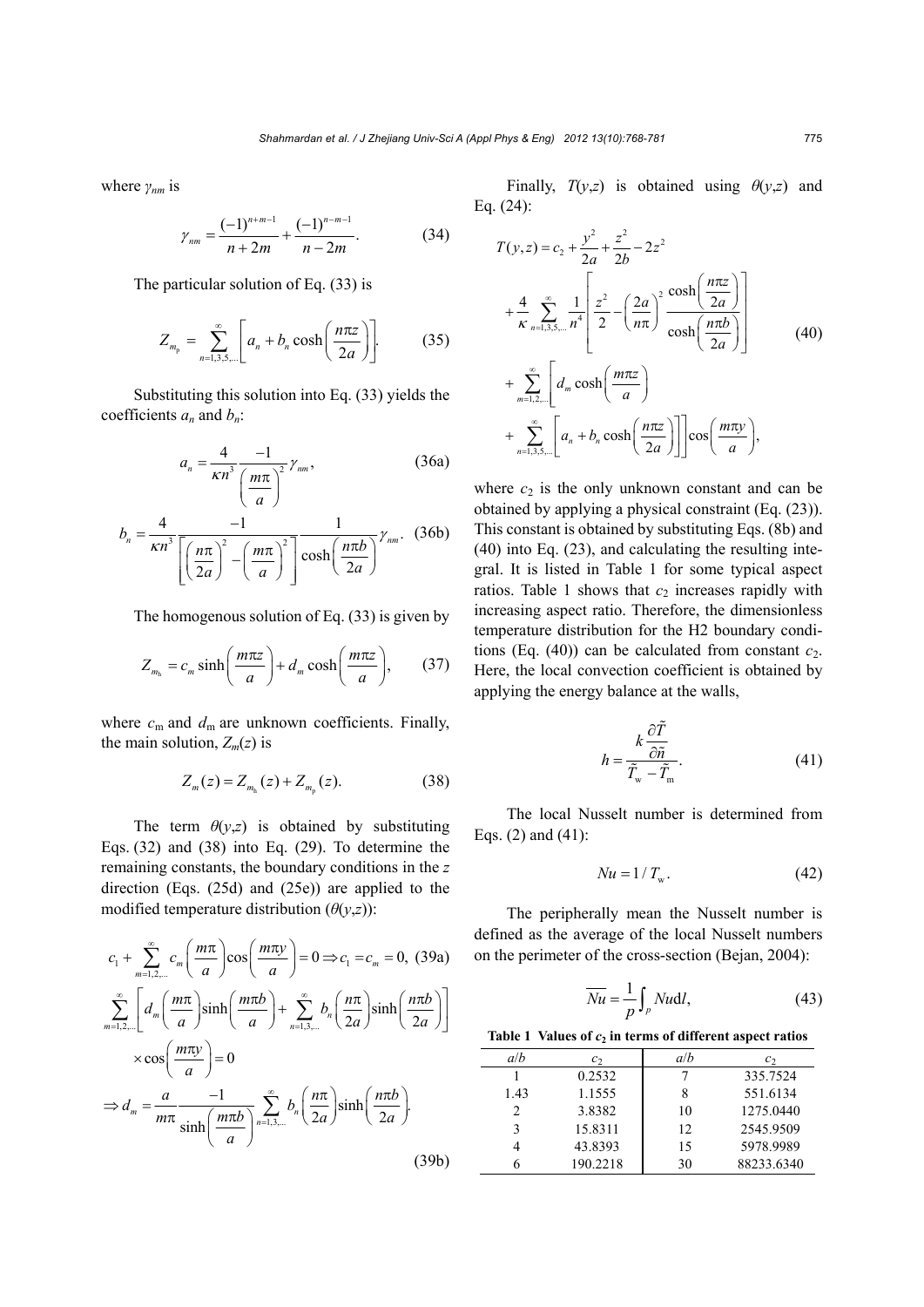where *l* is the length and *p* is the perimeter of the cross-section. The fully developed rectilinear convective heat transfer in closed straight channels is independent of the Reynolds and Prandtl numbers (Bejan, 2004; Kays *et al.*, 2005). The dimensionless solutions for the temperature distribution for both the H1 and H2 boundary conditions in the current study (Eqs. (20) and (40)) are also independent of the Reynolds and Prandtl numbers.

# **3.3 Checking the physical constraint for the H2 boundary conditions peripherally constant heat flux**

In this section, we investigate the validity of the physical constraint for the H2 boundary conditions, which were introduced above (Eq. (23)). The H1 and H2 boundary conditions are identical for axisymmetric problems such as convective heat transfer in straight circular and annular ducts. The H1 solution of this problem is a well-known solution that has been reported in many studies. Therefore, we attempt to find other exact solutions for H2 boundary conditions based on the physical constraint Eq. (23) and compare the results with the solutions for the H1 boundary conditions.

To find an exact H2 solution for fully developed convective heat transfer in a straight circular pipe, we define the following dimensionless parameters:

$$
r = \frac{\tilde{r}}{d_{\rm h}},\tag{44a}
$$

$$
u = \frac{\tilde{u}}{u_{b}} = 2(1 - 4r^{2}).
$$
 (44b)

The dimensionless energy equation is given as

$$
\frac{1}{r}\frac{\partial}{\partial r}\left(r\frac{\partial T}{\partial r}\right) = 8(1 - 4r^2). \tag{45}
$$

The H2 boundary conditions for this problem are

$$
\left. \frac{\partial T}{\partial r} \right|_{r=0} = 0 , \qquad (46a)
$$

$$
\left. \frac{\partial T}{\partial r} \right|_{r=0.5} = 1. \tag{46b}
$$

The general solution for the dimensionless temperature is obtained by solving Eq. (45):

$$
T(r) = 2(r2 - r4) + c1ln(r) + c2.
$$
 (47)

By applying the boundary conditions (Eq. (46a) or (46b)),  $c_1$  is calculated to be zero while  $c_2$  remains unknown, which is related to the Neumann problem. This term could be calculated by applying the constraint given by Eq. (23). By substituting Eqs. (44b) and (47) into Eq. (23),  $c_2$  is found to be  $-7/48$ . Therefore, the dimensionless temperature is

$$
T(r) = 2(r^2 - r^4) - \frac{7}{48}.
$$
 (48)

Here, the local and mean Nusselt numbers are identical and are given by

$$
Nu = \frac{hd_{\rm h}}{k} = \frac{\frac{\partial T}{\partial r}\bigg|_{r=0.5}}{T\bigg|_{r=0.5}} = \frac{1}{T\bigg|_{r=0.5}} = \frac{48}{11} \approx 4.3636. \tag{49}
$$

The above Nusselt number for fully developed convective heat transfer for flow in a straight pipe under a constant heat flux at a wall was reported by Shah and London (1978), based on the H1 boundary conditions. Here, we show that a similar solution is obtained for H2 boundary conditions using the physical constraint given by Eq. (23). Therefore, we conjecture that the physical constraint given by Eq. (23) could be used to solve the Neumann problem for convective heat transfer under the H2 boundary conditions for both axisymmetric and nonaxisymmetric cases.

#### **4 Results and discussion**

This section presents analytical solution results for convective heat transfer for flow in straight rectangular ducts under the H1 and H2 boundary conditions. It is first necessary to study the convergence of the series of the solutions for the H1 and H2 boundary conditions (Eqs. (20) and (40)). Fig. 2a shows the maximum variation in the non-dimensional form of the temperature for the H1 solution (Eq. (20)) for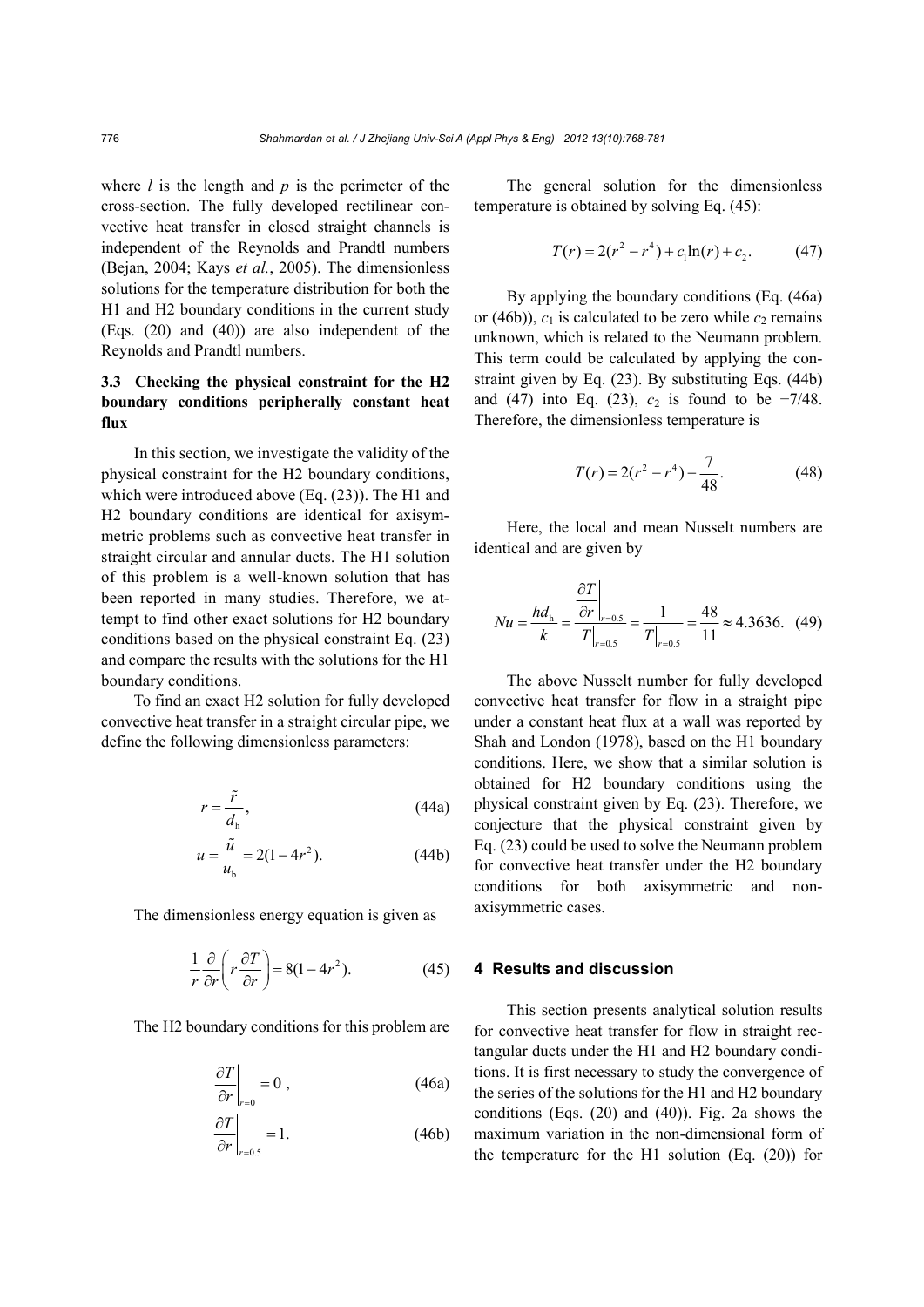different Fourier series indices (*n*). According to Eq. (20), the even terms in the series for the H1 solution are zero. Consequently, Fig. 2a shows only the odd terms ((*n*−1)/2). As shown in Fig. 2a, this series converges rapidly for all aspect ratios. The rate of convergence is the quickest for the square crosssection. The rate of convergence decreases when the aspect ratio is reduced below unity.



**Fig. 2 Maximum variation of non-dimensional form of the temperature distribution in terms of different values of Fourier series' counters** 

(a) H1 solution (refer to Eq.  $(20)$ ); (b) H2 solution based on the first counter (*m*); (c) H2 solution based on the second counter (refer to Eq. (40))

Eq. (40) shows that the dimensionless temperature for the H2 boundary conditions consists of several series with independent indices *m* and *n*. Figs. 2b and 2c shows the maximum variations in the dimensionless temperature for different values of the series indices (*m* and *n*). This figure shows that the Fourier series for the temperature distribution for the H2 boundary condition converges. To achieve convergence to within  $10^{-7}$  for aspect ratios smaller than 1:8, it is sufficient to calculate approximately 200 terms of *n* for the H1 boundary conditions and 100 terms of *m* and *n* for the H2 boundary conditions.

Fig. 3 shows dimensionless contours for the temperature distribution ( $\theta = T - T_w$ ) for the H1 boundary conditions for some typical aspect ratios. Due to the symmetry, these contours are shown only for one quarter of the cross-section. The results are presented for the heating case, so the maximum value (zero) of *θ* occurs at the wall and  $\theta$  is negative within the cross-section. Fig. 3 shows that if the peripheral wall temperature is assumed to be constant, the temperature distribution for the H1 boundary conditions will be similar to the main velocity distribution. While this assumption solves the Neumann problem, the results obtained deviate from the solution for the temperature distribution for non-axisymmetric flows for constant heat flux at the walls.

Fig. 4 shows temperature distributions for the H2 boundary conditions for various aspect ratios. Similar to Fig. 3, these contours are shown in one quarter of the cross-section. As mentioned above, the solution for the H2 boundary conditions is the solution for the temperature distribution of any flow for a constant heat flux. In this case, the wall temperature is not constant along the perimeter of the cross-section. Furthermore, a temperature of zero at any location implies that the temperature at that location is equal to the mean fluid flow temperature (Eq. (2) defines the dimensionless temperature). As mentioned above, the H1 and H2 solutions are identical for axisymmetric flows. Comparison of Figs. 3 and 4 reveals that the deviation between the H1 and H2 solutions becomes greater at higher aspect ratios. This is related to the greater deviation of the flow from axisymmetric flow.

Table 2 lists the Nusselt number for fully developed convective heat transfer of flow in a straight rectangular duct for the H1 boundary conditions. The Nusselt number was calculated from Eq. (22). According to Table 2, the Nusselt numbers obtained from the exact solution of present study agree reasonably with the numerical results of Shah and London (1978).

 The accuracy of the physical constraint introduced in the current study for solving the H2 boundary conditions was considered in Section 3.3. The validity of our solution for the H2 boundary conditions of non-circular ducts can be checked for square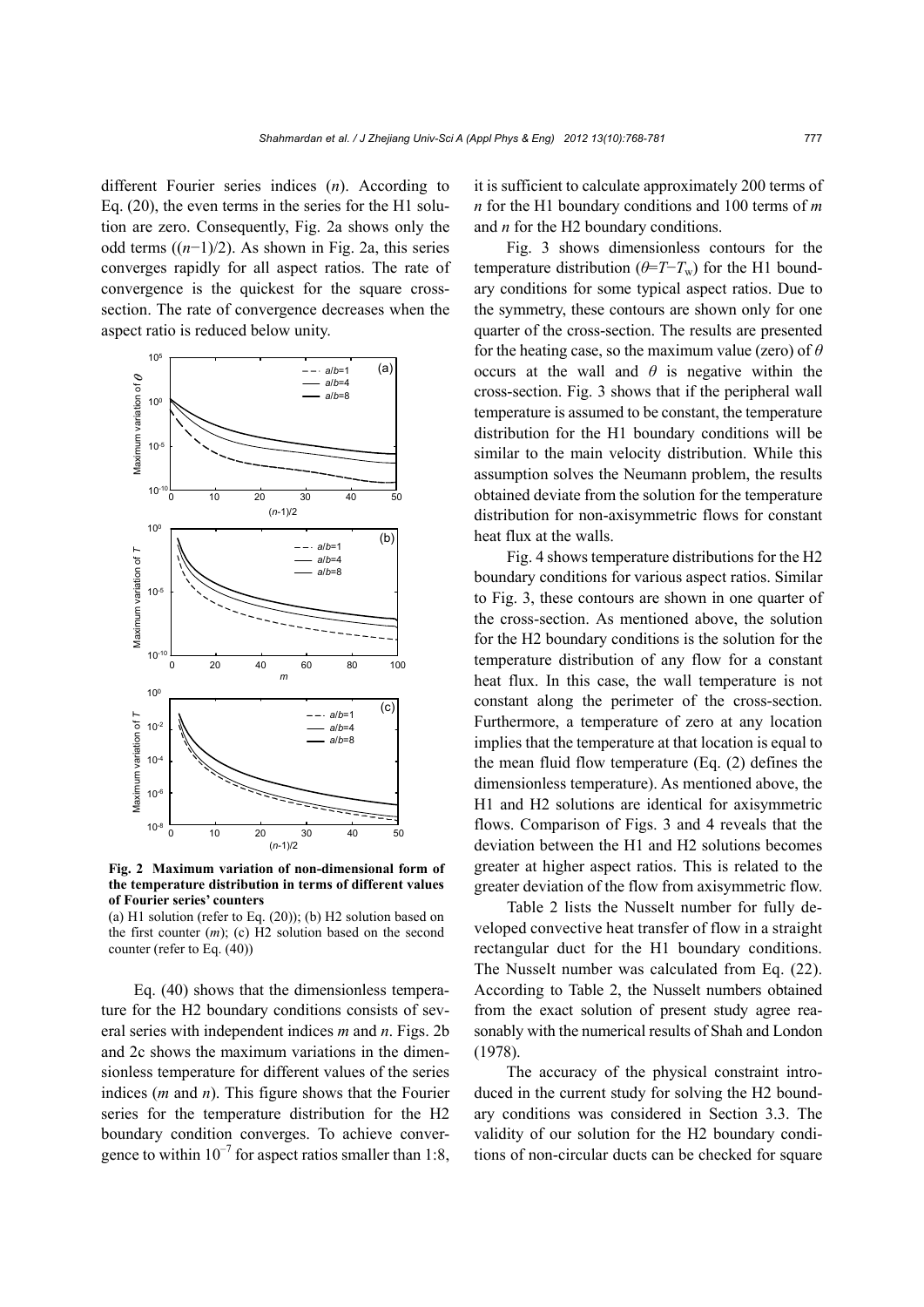

**Fig. 3 Temperature distribution of H1 condition (** $\theta$ **=T−T<sub>w</sub>) in a one-quarter of cross-section at different aspect ratios**  (a) *a*/*b*=1; (b) *a*/*b*=1.43; (c) *a*/*b*=2; (d) *a*/*b*=4; (d) *a*/*b*=8

**Table 2 Values of Nusselt number of H1 solution at different aspect ratios**

| a/b  | Nu     | Nu                                               |  |
|------|--------|--------------------------------------------------|--|
|      |        | (proposed investigation) (Shah and London, 1978) |  |
|      | 3.6112 | 3.61                                             |  |
| 1.43 | 3.7328 | 3.73                                             |  |
| 2    | 4.1208 | 4.12                                             |  |
| 3    | 4.7936 | 4.79                                             |  |
| 4    | 5.3341 | 5.33                                             |  |
| 8    | 6.4905 | 6.49                                             |  |

cross-sections. According to the numerical solution of Shah (1975), the mean Nusselt number for convective



**Fig. 4 Temperature distribution of H2 condition in a one-quarter of cross-section at different aspect ratios**  (a) *a*/*b*=1; (b) *a*/*b*=1.43; (c) *a*/*b*=2; (d) *a*/*b*=4; (d) *a*/*b*=8

heat transfer in a straight square duct is 3.38, which is equal to the values given by Eqs. (40), (42), and (43) (Table 3).

To find the local Nusselt numbers for the H2 boundary conditions, the dimensionless temperature distribution on each wall should be determined. Figs. 5a and 5b show the temperature distribution at *z=b* (upper wall of the cross-section) and *y=a* (right-hand side of the cross-section) for various aspect ratios. According to Eq. (42), the local Nusselt number is inversely proportional to the dimensionless temperature. Therefore, a dimensionless temperature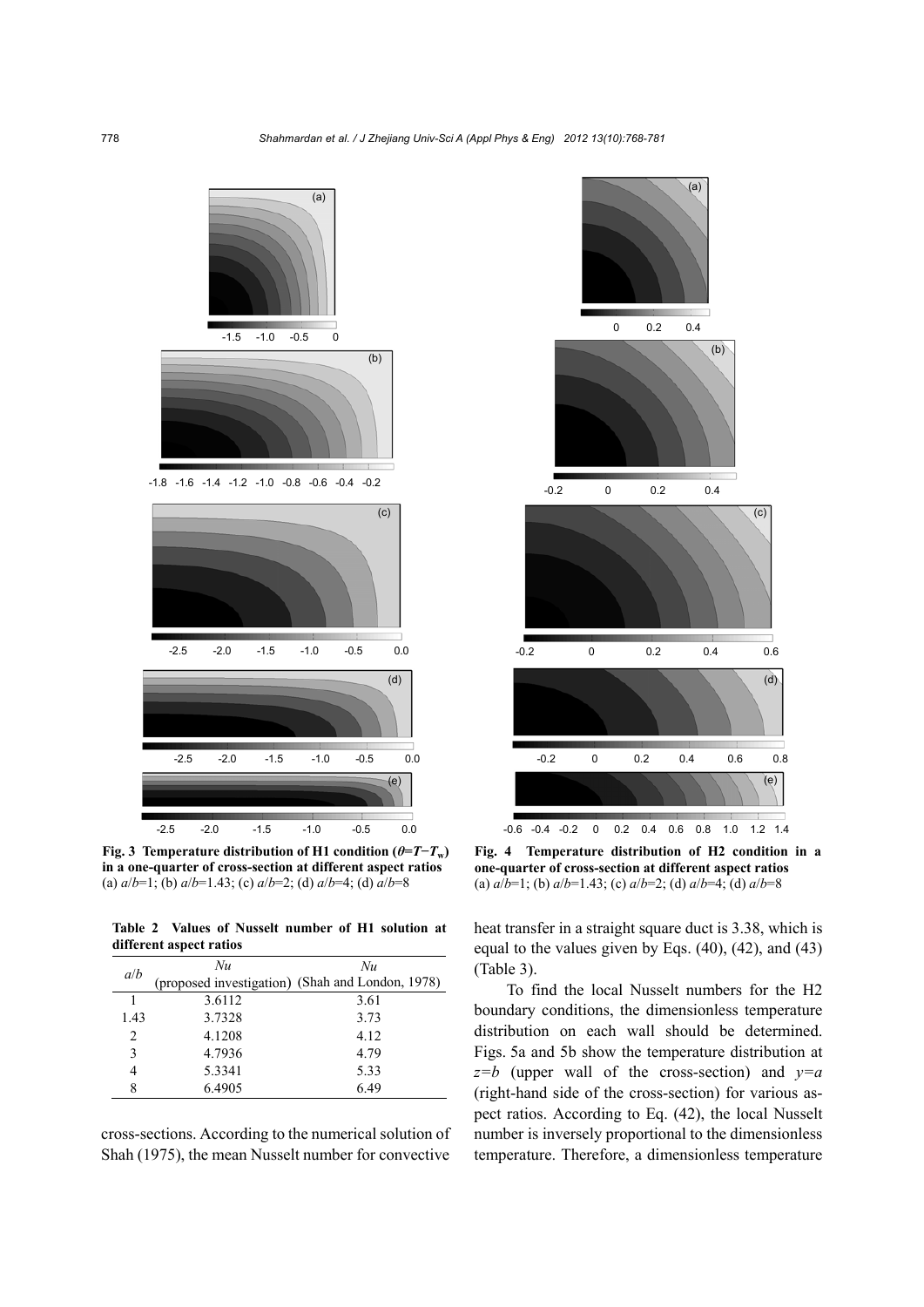of zero at the wall results in a singularity when calculating the local Nusselt number. As shown in Fig. 5a, the temperature is zero on the upper wall for  $a/b \geq 2.4912$ . According to Fig. 5b, there is no singularity for  $y=a$  (smaller wall). This is clearer in Fig. 6, which shows the temperature distributions for various aspect ratios. Fig. 6 shows that there is no singularity in the local Nusselt number for aspect ratios smaller than 2.4912. Therefore, the aspect ratio of 2.4912 is a critical aspect ratio at which the temperature is zero in the middle of the wall. When the aspect ratio is increased above 2.4912, the singularity shifts to the edge of the wall (upper wall in the present study).

**Table 3 Values of Nusselt number of H2 solution at different aspect ratios**

| a/b           | $Nu$ (exact solution) | a/b | $Nu$ (exact solution) |
|---------------|-----------------------|-----|-----------------------|
|               | 3.38                  |     | $-0.38$               |
| 1.43          | 3.69                  | 10  | $-0.35$               |
| $\mathcal{D}$ | 5.30                  | 12  | $-0.32$               |
| $\mathbf{R}$  | $-0.26$               | 15  | $-0.28$               |
|               | -0 37                 | 30  | $-0.16$               |



**Fig. 5 Dimensionless temperature distribution at different**  aspect ratios on  $z=b$  side (a) and  $y=a$  side (b) of cross-

Fortunately, despite the possibility of a singularity in the local Nusselt number, the mean peripheral Nusselt number can be uniquely determined from Eq. (43). We used MATLAB software to calculate the singular integration Eq. (43). This integration is determined by global adaptive quadrature, which is implemented in a MATLAB function (quadgk).

The mean Nusselt numbers of the top and right-hand sides of the cross-section are called *Nuy* and *Nuz*, respectively. Fig. 7 shows *Nuy*, *Nuz*, and the perimeter mean Nusselt numbers as functions of the aspect ratio. It shows that increasing the aspect ratio reduces *Nuz*, which is due to the increase in the temperature on the right-hand side of the cross-section. Increasing the aspect ratio from 1 to 2.4912 causes  $Nu<sub>v</sub>$  and the perimeter mean Nusselt number to increase quickly. Here, *Nuy* and *Nu* tend to infinity at the critical Nusselt number. Since the local and overall heat transfer rates are constant for the H2 solution, an infinite Nusselt number does not imply that infinite heat transfer occurs. It only implies that the temperature at the middle of the upper wall is equal to the mean fluid flow temperature. When aspect ratios are greater than 2.4912, these two Nusselt numbers are negative and tend to zero. Table 3 gives the mean Nusselt numbers for the H2 boundary conditions for several typical aspect ratios.



**Fig. 6 Location of singularity point in different aspect ratios** 

(a) *a*/*b*=2; (b) *a*/*b*=2.4912; (c) *a*/*b*=3



**Fig. 7 Values of mean Nusselt number in terms of aspect for (a) the right-hand side, (b) top side and (c) perimeter of the cross section**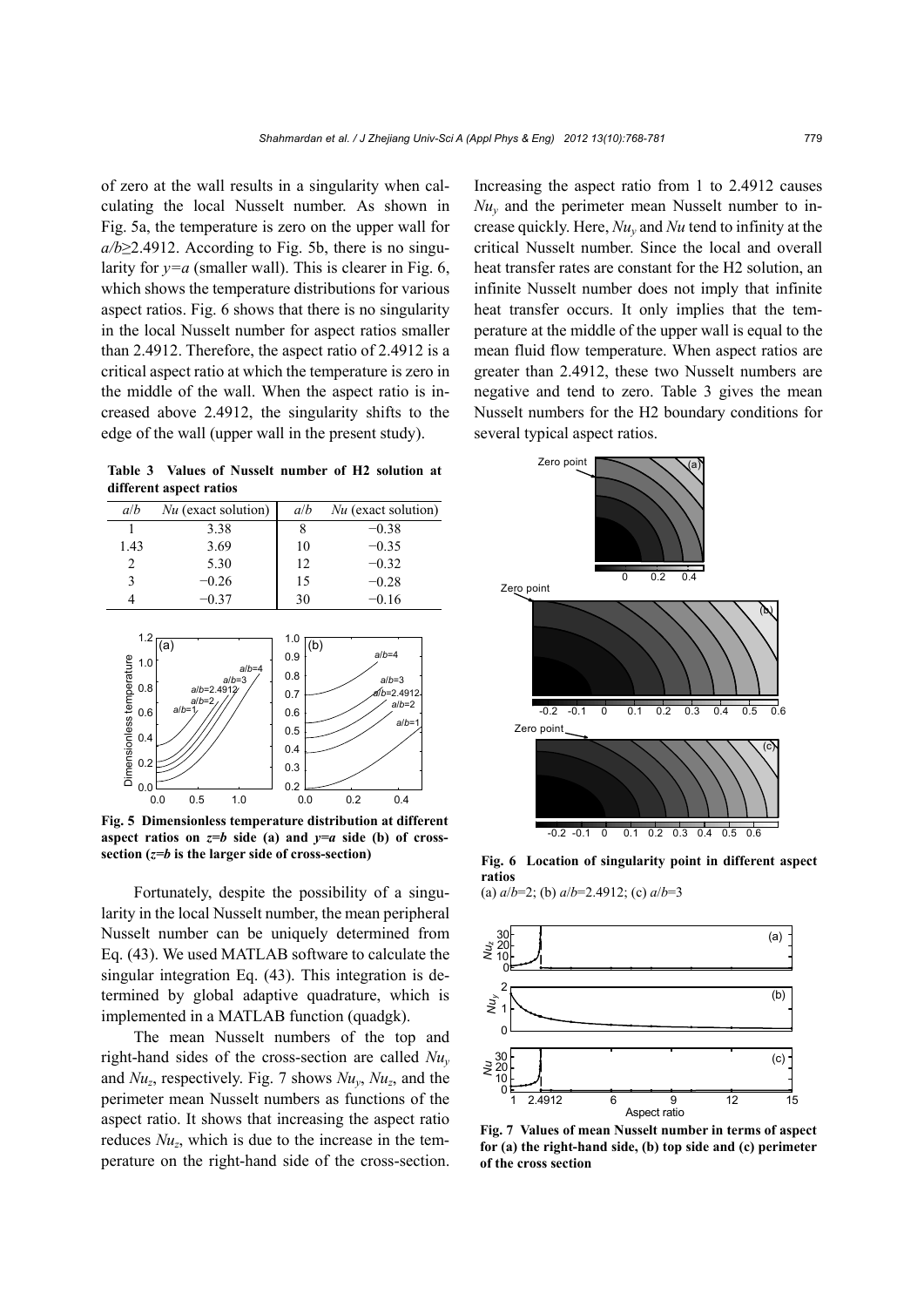### **5 Conclusions**

An exact analytical solution for fully developed convective heat transfer in rectangular ducts under a constant heat flux was derived for the first time. Closed forms of the temperature distribution for both H1 and H2 solutions were obtained (Eqs. (20) and (40)). The main conclusions of the current study are summarized below.

1. A new physical constraint is presented for solving the Neumann problem when solving the non-dimensional form of the H2 problem (Eq. (23)). This constraint could be used to solve other fully developed problems such as convective heat transfer in non-circular ducts, elbows, and coiled tubes.

2. The analytical solution obtained reveals that the H1 and H2 solutions deviate and that this deviation increases at higher aspect ratios, which is related to the greater deviation of flow from axisymmetric flow. These two solutions are identical for axisymmetric problems. Therefore, the H1 solution is only suitable for aspect ratios close to unity (i.e., square cross-sections) because the accuracy of this solution decreases dramatically at higher aspect ratios.

3. The results show that at a critical aspect ratio of 2.4912 for the H2 solution, the temperature in the middle of the larger wall is equal to the mean fluid flow temperature. This generates a singularity when calculating the local and mean Nusselt numbers (Eqs. (42) and (43)). For aspect ratios smaller than 2.4912, the wall temperature is higher than the mean fluid flow temperature, thus no singularity occurs for either the mean or local Nusselt number. For aspect ratios larger than this critical aspect ratio, there is a singularity in the local Nusselt number in the larger side of the cross-section, but the mean peripheral Nusselt number remains unique and definite.

#### **References**

- Bahrami, M., Tamayol, A., Taheri, P., 2009. Slip-flow pressure drop in microchannels of general cross section. *Journal of Fluids Engineering*, **131**(3):031201. [doi:10.1115/1. 3059699]
- Barletta, A., Rossi di Schio, E., Zanchini, E., 2003. Combined forced and free flow in a vertical rectangular duct with prescribed wall heat flux. *International Journal of Heat and Fluid Flow*, **24**(6):874-887. [doi:10.1016/S0142- 727X(03)00090-0]
- Bejan, A., 2004. Convection Heat Transfer (3rd Edition). Wiley, New York.
- Chang, S.W., Yang, T.L., Huang, R.F., Sung, K.C., 2007. Influence of channel-height on heat transfer in rectangular channels with skewed ribs at different bleed conditions. *International Journal of Heat and Mass Transfer*, **50**(23-24):4581-4599. [doi:10.1016/j.ijheatmasstransfer. 2007.03.033]
- Chen, H.J., Zhang, B.Z., Zhang, J.S., 2003. Fluid flow in rotating helical square ducts. *Journal of Hydrodynamics Series B*, **15**(3):49-56.
- Chen, H.J., Shen, X.R., Zhang, B.Z., 2004. The laminar flow and heat transfer in the developing region of helical square ducts. *Journal of Hydrodynamics Series B*, **16**(3):267-275.
- Cheng, C.Y., 2006. The effect of temperature-dependent viscosity on the natural convection heat transfer from a horizontal isothermal cylinder of elliptic cross section. *International Communications in Heat and Mass Transfer*, **33**(8):1021-1028. [doi:10.1016/j.icheatmasstransfer. 2006.02.019]
- Haji-Sheikh, A., Nield, D.A., Hooman, K., 2006. Heat transfer in the thermal entrance region for flow through rectangular porous passages. *International Journal of Heat and Mass Transfer*, **49**(17-18):3004-3015. [doi:10.1016/j. ijheatmasstransfer.2006.01.040]
- Hooman, K., 2008. A perturbation solution for forced convection in a porous-saturated duct. *Journal of Computational and Applied Mathematics*, **211**(1):57-66. [doi:10.1016/ j.cam.2006.11.005]
- Hooman, K., 2009. Slip flow forced convection in a microporous duct of rectangular cross-section. *Applied Thermal Engineering*, **29**(5-6):1012-1019. [doi:10.1016/j.applthermaleng.2008.05.007]
- Hooman, K., Haji-Sheikh, A., 2007. Analysis of heat transfer and entropy generation for a thermally developing Brinkman-Brinkman forced convection problem in a rectangular duct with isoflux walls. *International Journal of Heat and Mass Transfer*, **50**(21-22):4180-4194. [doi:10.1016/j.ijheatmasstransfer.2007.02.036]
- Hooman, K., Gurgenci, H., Merrikh, A.A., 2007. Heat transfer and entropy generation optimization of forced convection in porous-saturated ducts of rectangular cross-section. *International Journal of Heat and Mass Transfer*, **50**(11-12):2051-2059. [doi:10.1016/j.ijheatmasstransfer. 2006.11.015]
- Iacovides, H., Kelemenis, G., Raisee, M., 2003. Flow and heat transfer in straight cooling passages with inclined ribs on opposite walls: an experimental and computational study. *Experimental Thermal and Fluid Science*, **27**(3):283-294.
- Jarungthammachote, S., 2010. Entropy generation analysis for fully developed laminar convection in hexagonal duct subjected to constant heat flux. *Energy*, **35**(12):5374- 5379. [doi:10.1016/j.energy.2010.07.020]
- Jaurker, A.R., Saini, J.S., Gandhi, B.K., 2006. Heat transfer and friction characteristics of rectangular solar air heater duct using rib-grooved artificial roughness. *Solar Energy*, **80**(8):895-907. [doi:10.1016/j.solener.2005.08.006]
- Kays, W.M., Crawford, M.E., Weigand, B., 2005. Convective